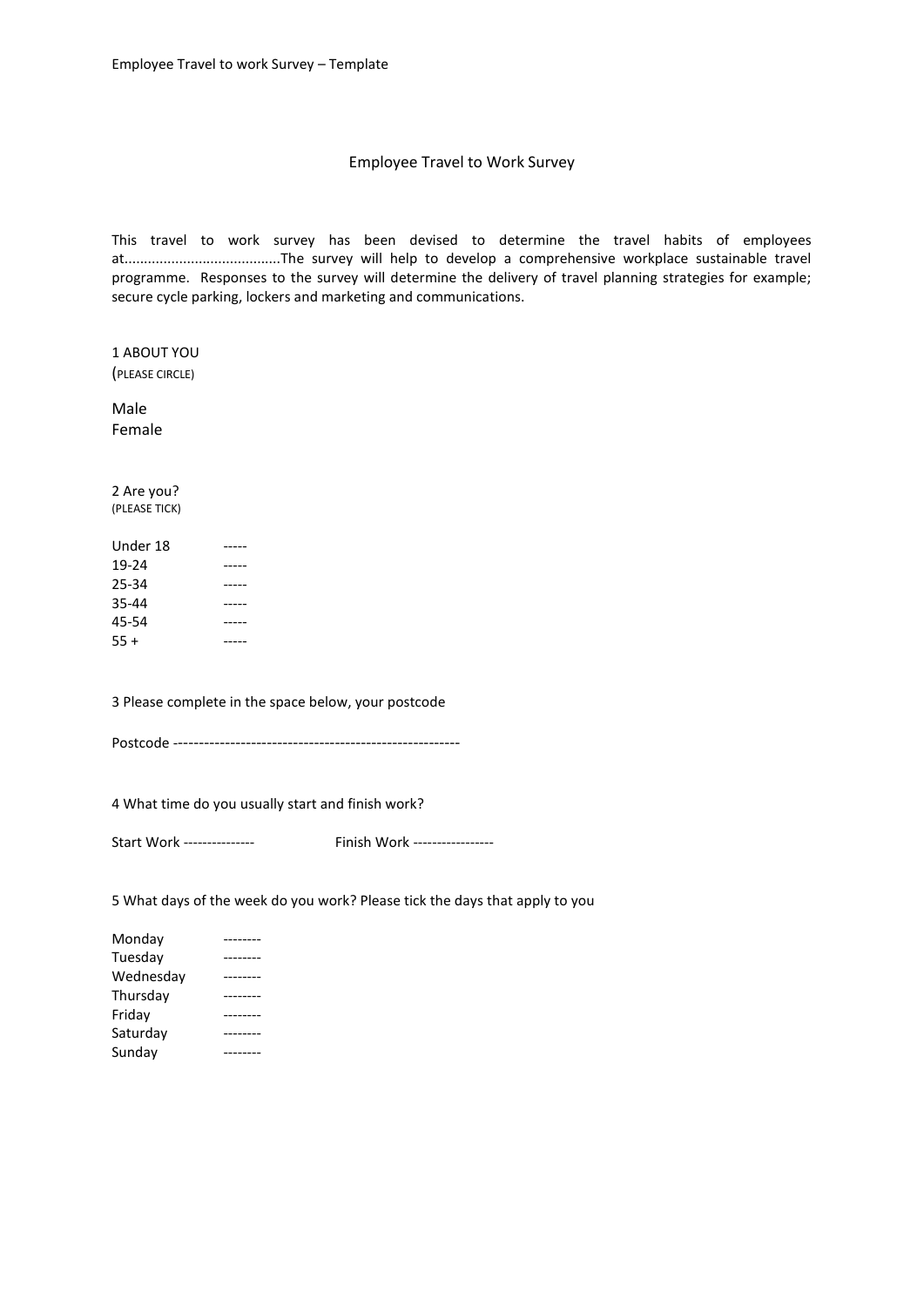6 Which transport mode do you use most often to get to and from work? Please tick all that apply. Please use the scale below to determine how often you use that type of travel. 1=rarely 2=Occasionally 3=quite often 4= frequently 5=all the time

|                          | To Work      | From Work        |
|--------------------------|--------------|------------------|
| Single occupancy car use | -----------  | --------------   |
| Car with passenger       | ----------   | -------------    |
| Car as passenger         | -----------  | --------------   |
| Rail                     | ------------ | .                |
| Bus                      | ------------ | ---------------- |
| Cycle                    | ------------ | ---------------  |
| Walk                     | ------------ | .                |
| Motorbike                | ----------   | --------------   |
| Taxi                     | -----------  | ---------------  |
| Other                    |              |                  |
| (Please state)           |              |                  |

7 How long does it take you to get to work? (Please tick)

------------------------------------------------------------------------------------------

| 0-15 minutes    |  |
|-----------------|--|
| 15-30 minutes   |  |
| 30-60 minutes   |  |
| 60-90 minutes   |  |
| Over 90 minutes |  |

8 Which of the following would you consider? (Please tick)

| <b>Bus</b> |  |
|------------|--|
| Train      |  |
| Car Share  |  |
| Walking    |  |
| Cycling    |  |

9 Choose one of the options that you think would encourage you to use this mode of transport on some of your journeys? (Please tick all those that apply)

| Increased Frequency                      |  |
|------------------------------------------|--|
| Better operating hours                   |  |
| <b>Improved Cleanliness</b>              |  |
| Reduced costs                            |  |
| Reliability                              |  |
| Parking options at Rail and bus stations |  |
| Safety improvements                      |  |
| Incentive Schemes                        |  |
| Other (please state)                     |  |
|                                          |  |